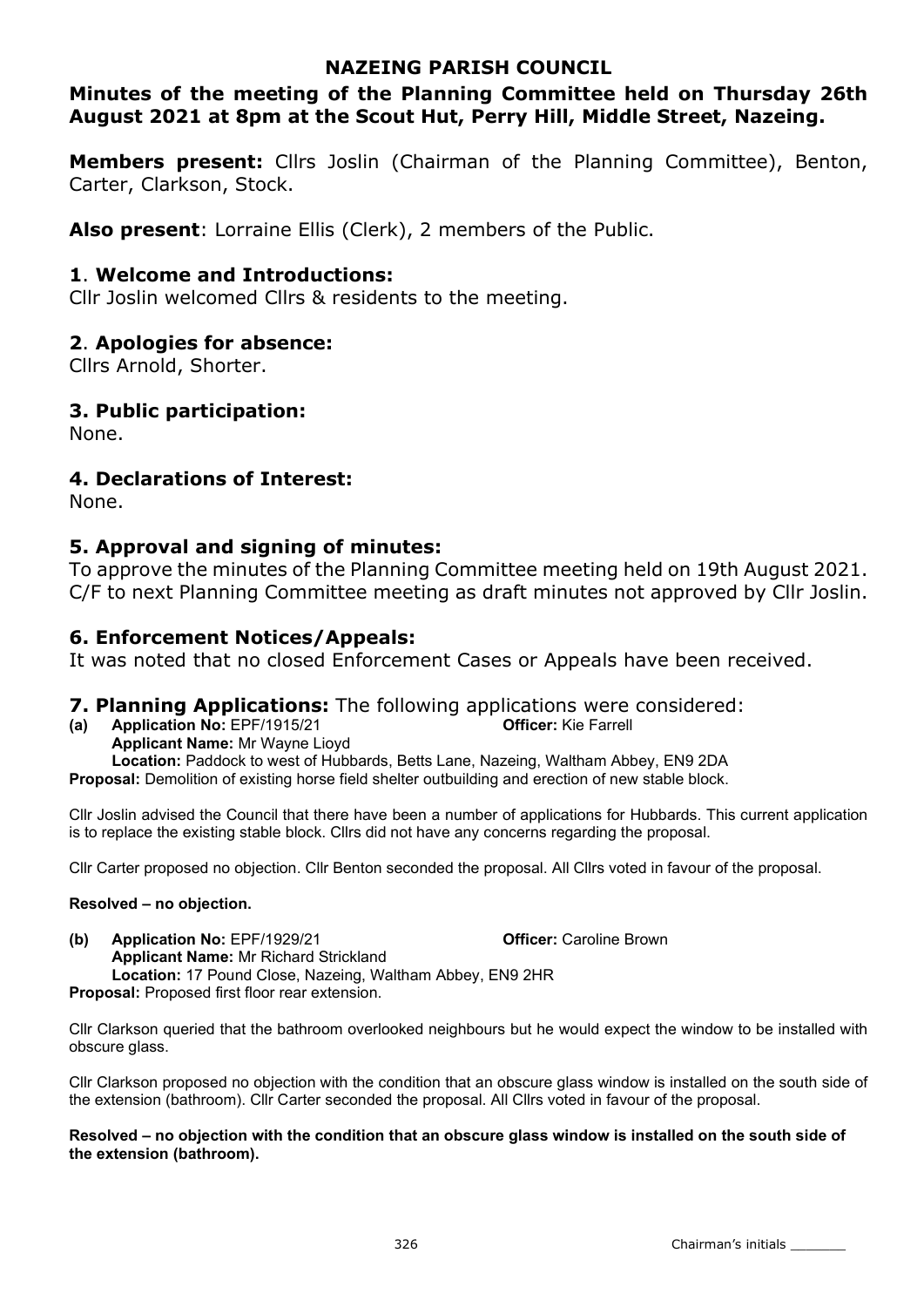This is provided for information only, EFDC do not normally accept comments on this application. (c) Application No: EPF/2256/21 PDE Officer: Graham Courtney

Applicant Name: Mr Garry Stevens

Location: 28 Maplecroft Lane, Nazeing, Waltham Abbey, EN9 2NS

Proposal: An application to determine if prior approval is required for a proposed Larger Home Extension measuring 6.00 metres, height to eaves of 3.00 metres & a maximum height of 3.00 metres.

Resolved – no comment.

## 8. Epping Forest District Council Local Plan Main Modifications Public Consultation.

The consultation seeks views on changes being proposed to the 2017 Local Plan Submission Version. Parish Council representatives were briefed at the Local Councils Liaison Committee meeting on 08/07/21. Comments are required by 23/09/21.

Cllrs Carter and Stock had been unable to review the document within the past week. Cllr Joslin proposed that the Council authorise Cllrs Carter & Stock to comment on the changes and that the Clerk forward to the District Council. Cllr Benton seconded the proposal. All Cllrs voted in favour of the proposal. It was resolved that Cllrs Carter & Stock comment on the changes and that the Clerk forward to the District Council. It was agreed that comments would be sent to the Clerk by 17/09/21. Action Clirs Carter & Stock and the Clerk.

### 9. Amenity Matters:

a) The Clerk explained that regular annual hedge maintenance is carried out in the Parish, in order to avoid using a company to undertake major maintenance, should the hedges be untended. In addition, some tree & bush work is required at Aerodrome Corner and Elizabeth Close. Quotes have been received for each area and circulated before the meeting. Cllr Carter proposed that the Council's groundsman undertakes the hedge maintenance for Bumbles Green, allotment site & the triangle and also the tree & bush work at Aerodrome Corner and Elizabeth Close. (Total cost quoted £580). Cllr Stock seconded the proposal. All Cllrs voted in favour of the proposal. It was resolved to ask the Council's groundsman to undertake the hedge maintenance and tree & bush work in the Parish, as per his quote.

b) When a plot/s is rented, a deposit of £50 from allotment holders is held by the Council and returned when the plot is no longer required (when the plot is left in a reasonable state). The Clerk explained that one allotment plot holder had asked for the return of his deposit but the plot was in a very unkept and poor condition. Two other allotment plot holders have not asked for the return of their deposit but their plots are also in a very unkept and poor condition. Following discussion by the Cllrs, Cllr Clarkson proposed the Council write and advise the allotment holders to return the plot in a reasonable condition otherwise the deposit will be retained by the Council. Cllr Stock seconded the proposal. All Cllrs voted in favour of the proposal.

## 10. Financial Matters:

It was resolved to authorise:

i) Payments totalling £3,765.05

ii) Transfer of £4,000 between bank accounts.

The Financial Summary for August 2021 was approved and signed by the Chairman of the Council. It was noted that Cllrs Carter & Joslin (both authorised signatories on the bank account) will set up & approve direct credits this month. Action Cllrs Carter & Joslin.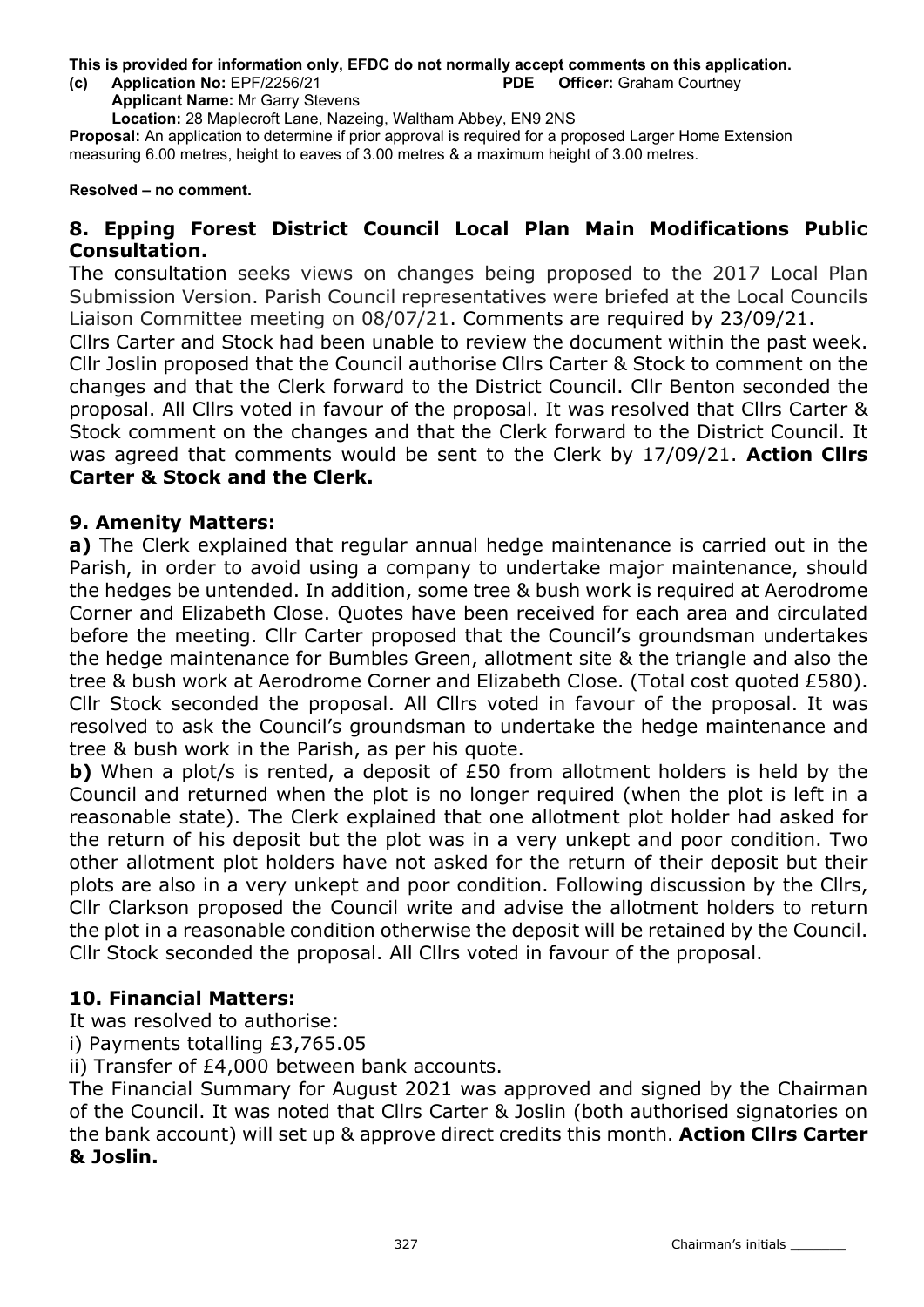# 11. Information Items and other items for the next agenda:

a) Cllr Joslin mentioned the emails circulating between Cllrs about the CCTV being removed at the Parade, following the Council's decision at the last Full Council meeting on 29/07/21. District Cllr Bassett has shown concern that the CCTV was being removed. There was some discussion by Cllrs and it was agreed to write to Cllr Bassett and suggest that if the District Council wanted to fund & manage a new CCTV at the Parade, the Parish Council would have no issue with that.

b) Cllr Clarkson is concerned with overgrown hedges on the footway on Nazeing Road and also overgrown footpaths. Despite reporting these issues to Essex County Council, no maintenance work is undertaken. To be discussed at the next Full Council meeting. c) Cllr Benton raised the recent communication on the Highways Devolution Scheme, where some Essex County Council responsibilities can be devolved to the local parishes. To be discussed at the next Full Council meeting.

d) Cllr Stock advised that he had spoken to Essex Highways and requested that the orange mesh fencing is removed at Langley Green & the grass is cut.

e) Cllr Stock advised that Dawn Warwick will be providing some contact information for residents. To be discussed at the next Full Council meeting.

f) Cllr Benton informed the Council of the Nazeingberries and Horticultural Society joint event on 04/09/21. Posters advertising the event are on noticeboards.

## 12. Date of next Planning Committee meeting. 23rd September 2021.

## 13. Exclusion of public and press.

Cllr Clarkson proposed to exclude members of the public and press due to the confidential nature of the business to be transacted. Cllr Carter seconded the proposal. All Cllrs voted in favour of the proposal. It was resolved that due to the confidential nature of the business to be transacted members of the public and press should be excluded from the remainder of the meeting.

## 14. Recruitment of Assistant Clerk:

a) Cllr Carter proposed to offer the Assistant Clerk position to applicant no 1 subject to references and the spinal salary point for the position is Spinal Column Point (SCP) 7 on the National Joint Council for Local Government Services (NJC) pay scales as implemented on 1 April 2020. Cllr Clarkson seconded the proposal. All Cllrs voted in favour of the proposal. It was resolved to offer the Assistant Clerk position to applicant no 1 subject to references and SCP 7 on the NJC pay scales as implemented on 1 April 2020.

It was agreed that the Clerk would draft the offer letter and Cllr Clarkson would confirm its suitability. Action Cllr Clarkson and the Clerk.

It was agreed that Cllr Joslin would review the draft contract before it is issued to the applicant. Action Cllr Joslin.

Cllrs Carter and Clarkson will confirm that the references are acceptable. Action Cllrs Carter & Clarkson.

Cllr Clarkson proposed that either the Chairman or the Vice Chairman of the Council authorise additional hours as required for the new assistant clerk to facilitate attendance on training courses. Cllr Carter seconded the proposal. All Cllrs voted in favour of the proposal.

b) To consider alternative recruitment process (recruitment company).

It was agreed that this was no longer necessary, due to the decision to recruit.